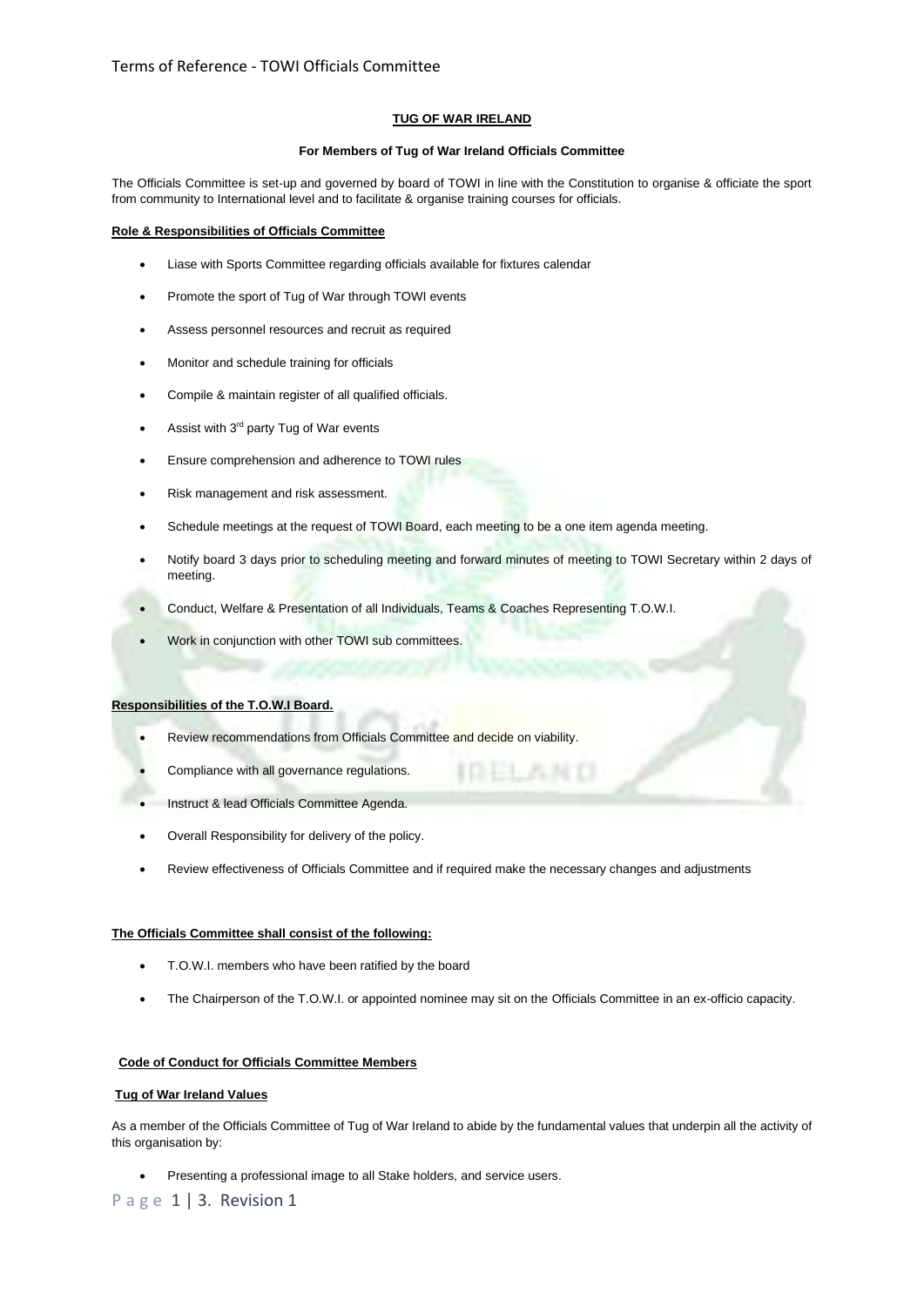# Terms of Reference - TOWI Officials Committee

- Creating open, honest and supportive working relations.
- Promoting collective working to support and promote the Sport of Tug of War.
- Respecting office procedures and policies.
- Supporting and promoting principles of equality and diversity.
- Respecting confidentiality of information and procedures.
- Giving volunteers the same respect and support as staff members.

Additionally, I agree to the following points:

## **Law, Mission, Policies**

- I will not break any law or regulations in any aspect of my role as a member of the Officials Committee
- I will support the objects of the Company as listed in its Memorandum and consider myself its guardian.
- I will abide by all Company Policies & strategy.

## **Conflicts of interest**

- I will always strive to act in the best interests of the organisation.
- I will declare any conflict of interest, or any circumstance that might be viewed by others as a conflict of interest, as soon as it arises.
- I acknowledge and agree to adhere to the provisions of the Constitution regarding potential conflicts of interest.
- I will strive to establish respectful, collegial and courteous relationships with all I come into contact in my role as a Member of the Officials Committee.

#### **Protecting the organisation's reputation**

- I will not speak as a Member of this Company to the media or in a public forum without the prior knowledge and approval of the Chairperson of the Board of T.O.W.I.
- When I am speaking as a Member of this Committee, my comments will reflect current organisational policy even when these do not agree with my personal views.
- When speaking as a private citizen I will strive to uphold the reputation of Tug of War Ireland and Membership.
- I will respect organisational, Board Members and individual's confidentiality.
- I will take an active interest in the Company's public image, noting news articles, books, television programmes and the like about the Sport of Tug of War, organisations or about important issues for the organisation.

#### **Personal gain**

- I will not personally gain materially or financially from my role as a Member of the Officials Committee., nor will I permit others to do so as a result of my actions or negligence.
- I will document expenses and seek reimbursement according to procedure. T.O.W.I. members of the Officials Committee will be paid all reasonable expenses properly incurred and vouched by them in connection with the discharge of their duties.
- I will not accept substantial gifts or hospitality without prior consent of the Board. of T.O.W.I.
- I will use Tug of War Ireland Resources responsibly, when authorised, in accordance with board policy and procedure.

P a g e 2 | 3. Revision 1